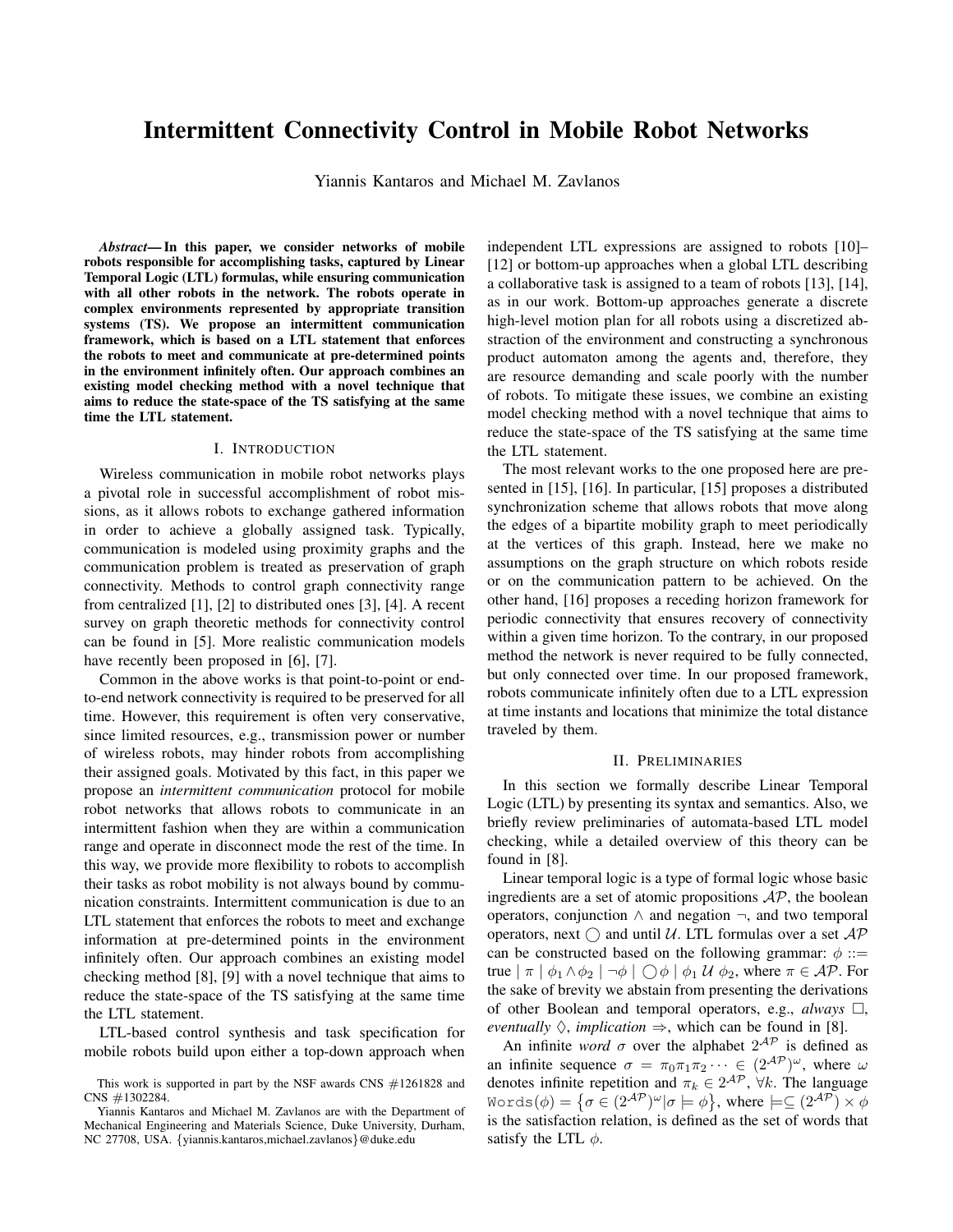Any LTL formula  $\phi$  can be translated into a Nondeterministic Büchi Automaton (NBA) over  $2^{AP}$  denoted by B [17], which is defined as follows:

*Definition 2.1:* A *Nondeterministic B*¨*uchi Automaton* (NBA) B over  $2^{AP}$  is defined as a tuple  $B =$  $(Q_B, Q_B^0, 2^{AP}, \rightarrow_B, \mathcal{F}_B)$  where: (a)  $Q_B$  is the set of states; (b)  $\mathcal{Q}_{B}^{0} \subseteq \mathcal{Q}_{B}$  is a set of initial states; (c)  $\Sigma = 2^{\mathcal{AP}}$  is an alphabet; (d)  $\rightarrow_B \subseteq \mathcal{Q}_B \times \Sigma \times \mathcal{Q}_B$  is the transition relation; and (e)  $\mathcal{F}_B \subseteq \mathcal{Q}_B$  is a set of accepting/final states.

An *infinite run*  $\rho_B$  of B over an infinite word  $\sigma$  =  $\pi_0 \pi_1 \pi_2 \dots, \pi_k \in \Sigma = 2^{\mathcal{AP}}$  is a sequence  $\rho_B = q_B^0 q_B^1 q_B^2 \dots$ such that  $q_B^0 \in \mathcal{Q}_B^0$  and  $(q_B^k, \pi_k, q_B^{k+1}) \in \rightarrow_B$ , for some  $\pi_k \in \Sigma = \overline{2}^{\mathcal{AP}}, \forall k$ , which can alternatively be denoted by  $q_B^k \xrightarrow{\pi_k} q_B^{k+1}$ ,  $\forall k$ . An infinite run  $\rho_B$  is called *accepting run* if  $Inf(\rho_B) \cap \mathcal{F}_B \neq \emptyset$ , where  $Inf(\rho_B)$  represents the set of states that appear in  $\rho_B$  infinitely often. The words  $\sigma$ that result in an accepting run of  $B$  constitute the accepted language of B, denoted by  $\mathcal{L}_B$ , i.e.,  $\mathcal{L}_B = \text{Words}(\phi)$ .

# III. PROBLEM FORMULATION

Consider a team of N robots residing in a workspace  $W \subset$  $\mathbb{R}^n$  that are responsible for accomplishing a collaborative task captured by a LTL expression denoted by  $\phi_{\text{task}}$ . The robots are assumed to move in  $W$  according to the following first-order differential equation  $\dot{\mathbf{x}}_i(t) = \mathbf{u}_i(t)$ , where  $\mathbf{x}_i(t) \in$  $\mathbb{R}^n$  is the position of robot *i* at time *t* and  $\mathbf{u}_i(t) \in \mathbb{R}^n$  is a control input.

We assume that the workspace  $W$  is partitioned into R disjoint regions of arbitrary shape. The  $k$ -th region is denoted by  $\ell_k$ . The task  $\phi_{\text{task}}$  can model collaborative patrolling, investigation, or avoidance of some of those regions. Let  $\pi_i^{\bar{\ell}_k}$ denote atomic propositions which are true if robot  $i$  is located in region  $\ell_k$ . Then, we can define a discrete abstraction of the workspace captured by a weighted Transition System (wTS) associated with robot  $i$  defined, as follows:

*Definition 3.1 (weighted Transition System):* A *weighted Transition System*  $wTS_i$  associated with robot i is a tuple  $(Q_i, q_i^0, A_i, \rightarrow_i, w_i, \mathcal{AP}_i, L_i)$  where: (a)  $Q_i = \{\ell_k\}_{k=1}^R$  is the set of states. A state  $q_i \in \mathcal{Q}_i$  is associated with the presence of robot i in a location  $\ell_k$ ; (b)  $q_i^0 \in Q_i$  is the initial state of robot *i*; (c)  $A_i$  is a set of actions; (d)  $\rightarrow_i \subseteq$  $Q_i \times A_i \times Q_i$  is the transition relation; (e)  $w_i : Q_i \times Q_i \to \mathbb{R}_+$ is a cost function that assigns weights/cost to each possible transition in wTS. These costs can be associated with the distance between two states  $q_i$  and  $q'_i$ ; (f)  $\mathcal{AP}_i = \{\pi_i^{\ell_k}\}_{k=1}^R$ is the set of atomic propositions; and (g)  $L_i$  :  $Q_i \rightarrow 2^{\mathcal{AP}_i}$ is an observation/output relation giving the set of atomic propositions that are satisfied at a state.

In what follows we provide definitions related to  $wTS_i$ , that we will use in the rest of this section. For more details on LTL terminology and semantics we refer the reader to [8], [9].

*Definition 3.2 (Infinite Path):* An *infinite path*  $\tau_i$  of wTS<sub>i</sub> is an infinite sequence of states,  $\tau_i = \tau_i(1)\tau_{ij}(2)\tau_{ij}(3) \ldots$ such that  $\tau_i(1) = q_i^0$ ,  $\tau_i(k) \in \mathcal{Q}_i$ , and  $(\tau_i(k), a_i^k, \tau_i(k +$ 1))  $\in \rightarrow_i$ , for some  $a_i^k \in \mathcal{A}_i$ ,  $\forall k$ .

*Definition 3.3 (Motion Plan):* Given an LTL formula  $\phi$ and a transition system  $wTS_i$ , both defined over the set of atomic propositions  $AP_i$ , an infinite path  $\tau_i$  of wTS<sub>i</sub> is called a *motion plan* if and only if  $trace(\tau_i) \in Words(\phi)$ , which is equivalently denoted by  $\tau_i \models \phi$ .

*Definition 3.4 (Trace of infinite path):* The trace of an infinite path  $\tau_i = \tau_i(1)\tau_i(2)\tau_i(3) \ldots$  of a transition system wTS<sub>i</sub>, denoted by trace( $\tau_i$ ), is an infinite word that is determined by the sequence of atomic propositions that are true in the states along  $\tau_i$ , i.e.,  $trace(\tau_i)$  =  $L_i(\tau_i(1))L_i(\tau_i(2))\ldots$ 

*Definition 3.5 (Trace of wTS):* The trace of a transition system wTS<sub>i</sub> is defined as  $trace(wTS_i)$  =  $\bigcup_{\tau_i\in\mathcal{P}}\texttt{trace}(\tau_i),$  where  $\mathcal P$  is the set of all infinite paths  $\tau_i$  in wTS<sub>i</sub>.

The total cost associated with an infinite path  $\tau_i$  of wTS<sub>i</sub> is  $\sum_{k=0}^{\infty} w_i(\tau_i(k), \tau_i(k+1))$ . Consequently the cost incurred by mobility of  $N$  robots in order to accomplish a collaborative task is given by

$$
J(\tau_1, ..., \tau_N) = \sum_{i=1}^N \sum_{k=0}^\infty w_i(\tau_i(k), \tau_i(k+1))
$$
  
= 
$$
\sum_{k=0}^\infty w(\tau(k), \tau(k+1)),
$$
 (1)

where  $w(\tau(k), \tau(k+1)) = \sum_{i=1}^{N} w_i(\tau_i(k), \tau_i(k+1))$ , and  $\tau$  stands for the composition of the infinite paths  $\tau_i$  of all robots. The composition of infinite paths is defined as:

*Definition 3.6 (Composition):* Composition of N infinite paths  $\tau_i = \tau_i(1)\tau_i(2)\tau_i(3) \ldots$ , where  $i \in \{1, \ldots, N\},$ denoted by  $\tau = \otimes_{\forall i} \tau_i$  is an infinite sequence of states defined as  $\tau = \tau(1)\tau(2) \cdots = [\tau(k)]_{k=1}^{\infty}$ , where  $\tau(k) =$  $(\tau_1(k), \tau_2(k), \ldots, \tau_N(k)).$ 

Apart from accomplishing a high-level task captured by  $\phi_{\text{task}}$ , robots need to communicate and exchange gathered information. Particularly, we assume that the robotic team is divided into M subgroups  $\mathcal{T}_m$ ,  $m \in \{1, 2, \ldots, M\}$  and that every robot can belong to more than one subgroup. All robots in a subgroup  $\mathcal{T}_m$  can communicate only when they are present simultaneously at a common region  $\ell_k$ , giving rise to an underlying communication network. The regions  $\ell_k$  where communication can take place for the robotic team  $\mathcal{T}_m$  are collected in a set  $\mathcal{C}_m$ . We also assume that the graph whose set of nodes is indexed by the teams  $\mathcal{T}_m$  and set of edges consists of links between nodes m and n if  $\mathcal{T}_m \cap$  $\mathcal{T}_n \neq \emptyset$  is connected in order to ensure dissemination of information to the network. Assuming also that the locations  $\ell_k \in \bigcup_{m=1}^M C_m$  and the robot paths that connect them form a connected graph, the communication network is said to be connected over time if the robots in all subgroups  $\mathcal{T}_m$  meet infinitely often at the regions  $\ell_k \in \mathcal{C}_m$ . Such a requirement can be captured by the following LTL expression:  $\phi_{com}$  =  $\bigwedge_{\forall m \in \{1,2,...,M\}} \Big(\bigvee_{\ell_k \in {\mathcal C}_m} (\Box \Diamond \bigwedge_{\forall i \in \mathcal{T}_m} \pi_i^{\ell_k}) \Big).$ 

Assuming that all robots make transitions synchronously by picking their next state in their respective transition systems, the problem addressed in this paper becomes:

*Problem 1:* Determine a motion plan  $\tau$  for the team of robots such that the global LTL expression  $\phi = \phi_{\text{task}} \land \phi_{\text{com}}$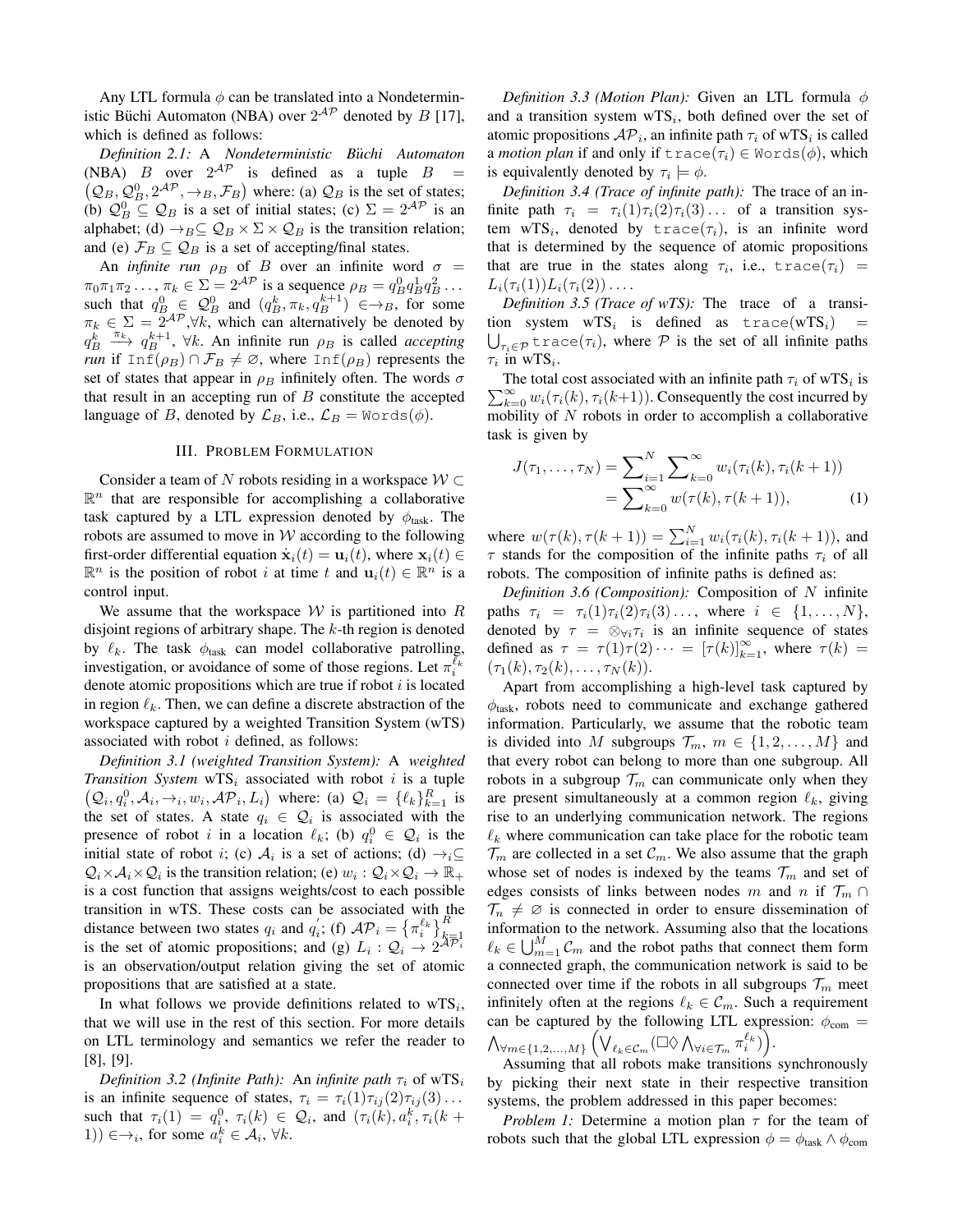is satisfied, i.e., the assigned global task is accomplished and intermittent communication among robots is ensured, while minimizing the total cost (1).

#### IV. INTERMITTENT COMMUNICATION CONTROL

To solve Problem 1, known model checking techniques can be employed, that typically rely on a discretized abstraction of the environment captured by a wTS and the construction of a synchronized product system among all robots in the network. In IV-A, we discuss how to solve Problem 1 using such an existing automated-based model checking algorithm. Then, in Section IV-B, we develop a modification to this algorithm that allows us to construct wTSs with smaller state-spaces that generate words that satisfy the LTL formula  $\phi = \phi_{\text{task}} \wedge \phi_{\text{com}}$ .

# *A. Automata-based Model Checking*

First the global LTL formula  $\phi$  is translated in a *Nondeterministic Büchi Automaton* (NBA) *B* as defined in Definition 2.1 whose alphabet is  $\Sigma = 2^{\mathcal{AP}}$  with  $\mathcal{AP} = \bigcup_{i=1}^{N} \mathcal{AP}_i$ . Next, given wTS<sub>i</sub> for all robots, the *Product Transition System* (PTS) PTS is constructed, which captures all the possible combinations of robots' states in their respective  $WTS_i$  and is defined as:

# *Definition 4.1 (Product Transition System):*

Given N transition systems  $wTS_i$  =  $\left( \mathcal{Q}_i, q_i^0, \mathcal{A}_i, \right)$  $\rightarrow_i, w_i, \mathcal{AP}_i, L_i$ , the *weighted Product Transition System* PTS =  $wTS_1 \otimes wTS_2 \otimes \cdots \otimes wTS_N$  is a tuple  $(Q_{\text{PTS}}, q_{\text{PTS}}^0, \mathcal{A}_{\text{PTS}}, \longrightarrow_{\text{PTS}}, \mathcal{AP}, L_{\text{PTS}})$  where: (a)  $\mathcal{Q}_{PTS} = \mathcal{Q}_1 \times \mathcal{Q}_2 \times \cdots \times \mathcal{Q}_N$  is the set of states; (b)  $q_{\text{PTS}}^0 = (q_1^0, q_2^0, \dots, q_N^0) \in \mathcal{Q}_{\text{PTS}}$  is the initial state; (c)  $\mathcal{A}_{PTS} = \mathcal{A}_1 \times \mathcal{A}_2 \times \cdots \times \mathcal{A}_N$  is a set of actions; (d)  $\rightarrow$ PTS⊆  $\mathcal{Q}_{PTS} \times \mathcal{A}_{PTS} \times \mathcal{Q}_{PTS}$  is the transition relation defined by the rule<sup>1</sup>  $\frac{\Lambda_{\forall i} (q_i \stackrel{a_i}{\longrightarrow} q'_i)}{\Delta_{\text{comp}} (q_i \stackrel{a_{i+1}}{\longrightarrow} q'_i)}$  $q_{\text{PTS}} \xrightarrow{a_{\text{PTS}} = (a_1, \ldots, a_{ij_N})} \text{PTS} q'_{\text{PTS}}$ ; (e)  $w_{\text{PTS}}(q_{\text{PTS}}, q_{\text{PTS}}) = w(q_{\text{PTS}}, q_{\text{PTS}}) = \sum_{i=1}^{N} w_i(q_i, q_i)$ ; (f)  $AP = \bigcup_{i=1}^{N} AP_i$  is the set of atomic propositions; and (g)  $L_{\text{PTS}} = \bigcup_i L_i$  is an observation/output relation giving the set of atomic propositions that are satisfied at a state.

Once the PTS and the NBA  $B$  that corresponds to the LTL  $\phi = \phi_{\text{task}} \land \phi_{\text{com}}$  are constructed, a motion plan  $\tau$  that satisfies  $\phi$  and at the same time minimizes the cost (1) can be found by checking the non-emptiness of the language of the *Product Büchi Automaton* (PBA)  $P = PTS \otimes B$  [8], which is defined as follows:

*Definition 4.2 (Product Büchi Automaton):* Given the product transition system  $PTS = (Q_{PTS}, q_{PTS}^0, A_{PTS}, \rightarrow_{PTS},$  $\mathcal{AP}, L_{\text{PTS}}$ ) and the NBA  $B = (Q_B, Q_B^0, 2^{\mathcal{AP}}, \rightarrow_B, \mathcal{F}_B)$ , the *Product Büchi Automaton*  $P = PTS \otimes B$  is a tuple  $(Q_P, Q_P^0, \longrightarrow_P, w_P \mathcal{F}_P)$  where: (a)  $Q_P = Q_{PTS} \times Q_B$  is the set of states; (b)  $\mathcal{Q}_P^0 = q_{\text{PTS}}^0 \times \mathcal{Q}_B^0$  is a set of initial states;  $\varphi(c) \longrightarrow_{P} \subseteq Q_P \times A_{\text{PTS}} \times 2^{AP} \times Q_P$  is the transition relation

$$
\left[ \left( q_{\text{PTS}} \xrightarrow{a_{\text{PTS}}} q'_{\text{PTS}} \right) \wedge \left( q_B \xrightarrow{L_{\text{PTS}} \left( q'_{\text{PTS}} \right)} q'_B \right) \right]
$$
\n
$$
\left[ \left( q_{\text{P}} \xrightarrow{a_{\text{PTS}}} q'_B \right) \xrightarrow{a_{\text{PTS}}} \left( q'_B \xrightarrow{a_{\text{PTS}}} q'_B \right) \right] \times \left( d \right)
$$

defined by the ru

 $\overline{a}$ 

$$
w_P(q_P, q'_P) = w_{\text{PTS}}(q_{\text{PTS}}, q'_{\text{PTS}})
$$
, where  $q_P = (q_{\text{PTS}}, q_B)$  and  $q'_P = (q'_{\text{PTS}}, q'_B)$ ; and (e)  $\mathcal{F}_P = \mathcal{Q}_{\text{PTS}} \times \mathcal{F}_B$  is a set of  
accepting/final states.

To check the non-emptiness of the language of P denoted by  $\mathcal{L}_P = \text{trace(PTS)} \cap \mathcal{L}_B$  and to find the motion plan that both satisfies  $\phi$  and at the same time minimizes the cost function (1) we can employ existing model checking methods that are based on graph search algorithms; see, e.g., [18], [19]. Such motion plans can be written in a prefix-suffix structure  $\tau = \tau^{\text{pre}}[\tau^{\text{suf}}]^{\omega}$ , where  $\tau^{\text{suf}}$  is repeated infinitely.

### *B. LTL-based Intermittent Communication*

The model checking algorithm discussed in Section IV-A relies on the construction of a synchronous product transition system among all robots in the network. As a result, it suffers from the state explosion problem and, therefore, it is resource demanding and scales poorly with the number of robots. To mitigate these issues we have developed a novel method that aims to reduce the state-space of the product transition system by taking into account the atomic propositions that appear in the LTL expression  $\phi$ . Specifically, the algorithm checks at which regions these atomic propositions are satisfied and then constructs paths towards those regions. So, different LTL expressions will result in different wTSs. To achieve this, we construct weighted Transitions Systems  $WTS_i$  that are trace-included by  $WTS_i$  for every robot i, defined as follows:

*Definition 4.3 (Trace-included wTS):* Consider weighted Transitions Systems  $wTS_i = (Q_i, q_i^0, A_i, \rightarrow_i, w_i, \mathcal{AP}, L_i)$ and  $\widetilde{\mathrm{wTS}}_i = (\tilde{\mathcal{Q}}_i, \tilde{q}_i^0, \tilde{\mathcal{A}}_i, \rightarrow_{\tilde{i}}, \tilde{w}_i, \mathcal{AP}, L_i)$  both defined over a set of atomic propositions  $AP$ . wTS<sub>i</sub> is trace-included by  $\mathrm{wTS}_i$  if trace( $\mathrm{wTS}_i$ ) $\subseteq$  trace( $\mathrm{wTS}_i$ ).

Our goal is to construct wTS<sub>i</sub> that may not be as "expressive" as wTS<sub>i</sub>, since trace(wTS<sub>i</sub>)  $\subseteq$  trace(wTS<sub>i</sub>), but have smaller state-spaces and are able to generate motion plans that satisfy the LTL formula  $\phi$ . The construction of wTS<sub>i</sub> depends on the global LTL expression  $\phi$ . Given an LTL formula  $\phi$  we define the following sets of atomic propositions. Let  $\Pi_i$  be an ordered set that collects all atomic propositions  $\pi_i^{\ell_k}$ associated with robot i that appear in  $\phi$  without the negation operator  $\neg$  in front of them, including the atomic proposition  $\pi_i^{\ell_0}$  that is true at  $q_i^0$ . Also, let  $\overline{\Pi}_i$  be a set that collects all atomic propositions  $\pi_i^{\ell_k}$  associated with robot *i* that appear in  $\phi$  with the negation operator  $\neg$  in front of them. If an atomic proposition appears in  $\phi$  more than once, both with and without the negation operator, then it is included in both sets. For example consider the following  $\phi$ :

<sup>&</sup>lt;sup>1</sup>The notation here is adopted from [8]. It means that if the proposition above the solid line is true, then so is the proposition below the solid line. The state  $q_{\text{PTS}}$  stands for  $(q_1, \ldots, q_N) \in Q_{\text{PTS}}$ . Also,  $q'_{\text{PTS}}$  is defined accordingly.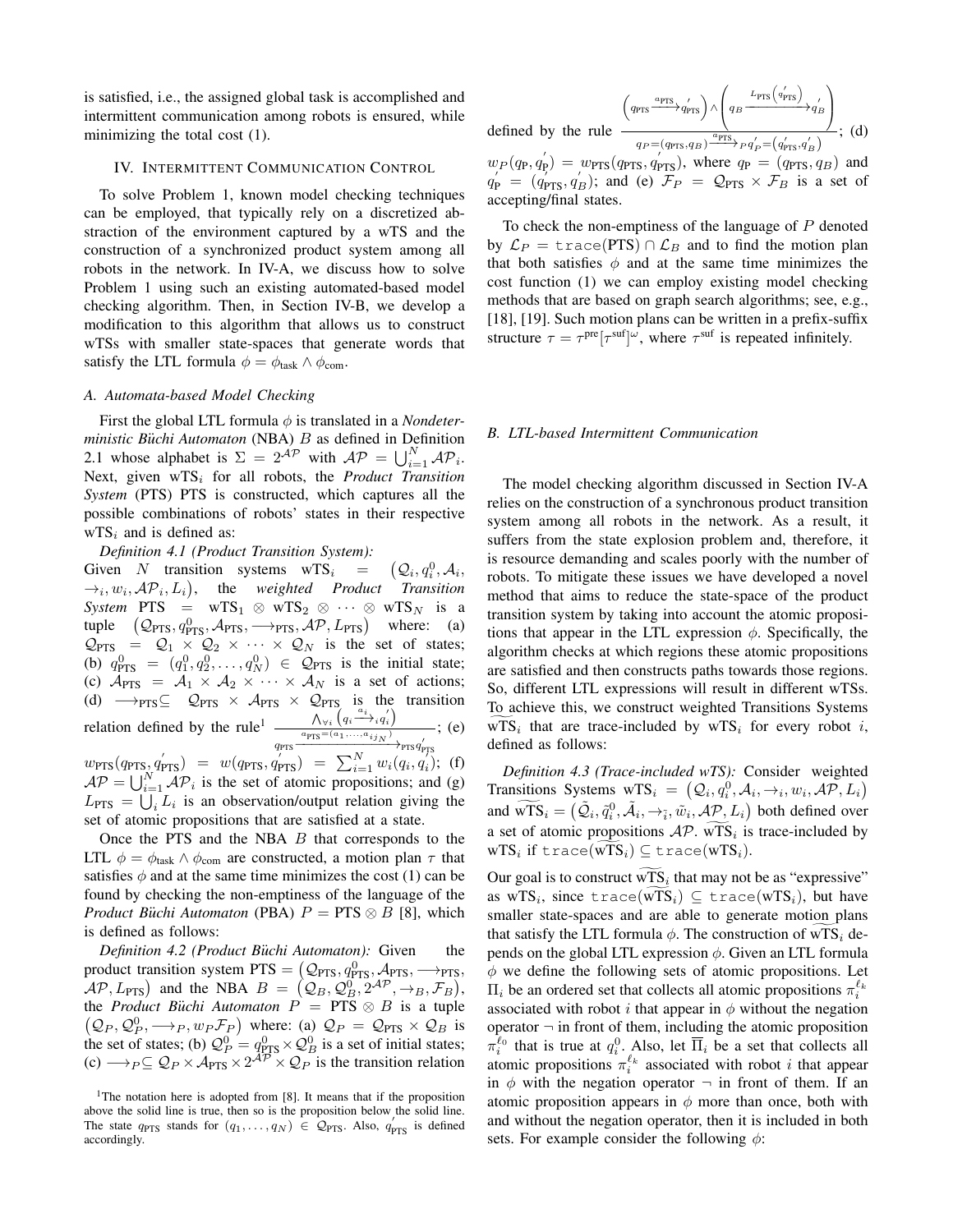

(b)

Fig. 1. Fig. 1(a): An environment W partitioned into 18 regions. Blue dots and red (solid and dashed) edges represent the states and all possible transitions among these states in  $wTS_1$ , respectively. Red solid edges represent the transitions among the states of  $WTS<sub>1</sub>$  when the global LTL formula is described by (2). Fig. 1(b): Green (yellow) dots and edges represent the states and transitions that are included in  $wTS_1$  after the first (second) iteration of Algorithm 1, respectively. Given the LTL expression (2),  $\overline{\Pi}_1 \cap L_1(\tilde{Q}_1) = {\pi_1^{\ell_3}}$  for robot 1 and, therefore,  $S_1 = {\ell_3}$ .

\n
$$
\phi = \overbrace{(\Box \Diamond \pi_1^{\ell_{12}}) \land (\Box \Diamond \pi_1^{\ell_3}) \land (\Box \neg \pi_1^{\ell_{10}})}^{\text{assigned task}}
$$
\n
$$
\land (\neg \pi_1^{\ell_3} \mathcal{U} \pi_1^{\ell_5}) \land (\Box \Diamond \pi_2^{\ell_9})^{\text{intermitent combination}}
$$
\n
$$
\land \overbrace{[\Box \Diamond (\pi_1^{\ell_{17}} \land \pi_2^{\ell_{17}}) \lor \Box \Diamond (\pi_1^{\ell_{16}} \land \pi_2^{\ell_{16}})]}^{\text{intermitent combination}}.
$$
\n
$$
(2)
$$
\n

Then,  $\Pi_1$  and  $\overline{\Pi}_1$  become  $\Pi_1$  =  $\{\pi_1^{\ell_1}, \pi_1^{\ell_3}, \pi_1^{\ell_5}, \pi_1^{\ell_6}\}$  $\pi_1^{\ell_{12}}, \pi_1^{\ell_{16}}, \pi_1^{\ell_{17}}\}$  and  $\overline{\Pi}_1 = \{\pi_1^{\ell_3}, \pi_1^{\ell_{10}}\}$  assuming that robot 1 is initially located at  $\ell_1$ .

To construct the state-space  $\tilde{Q}_i$  we view the transition system wTS<sub>i</sub> as a weighted directed graph  $G_i = \{V_i, \mathcal{E}_i\},\$ where the set of vertices  $V_i$  and the set of indices  $\mathcal{E}_i$  are determined by  $\mathcal{Q}_i$  and  $\rightarrow_i$ , respectively. Weights on edges are assigned by the function  $w_i$ . Then, we compute the shortest paths from the location at which  $\Pi_i(n)$  is true to the location at which  $\Pi_i(n + 1)$  is true avoiding all locations that must never be visited, i.e., locations  $\ell_k$  that appear in  $\phi$  as  $\square(\neg \pi_i^{\ell_k})$ ; see Figure 1(a). All states of  $WTS_i$  that appear in these shortest paths comprise the set  $\tilde{Q}_i$ <sup>2</sup>. The set of actions  $\tilde{A}_i$ , the transition rule  $\rightarrow_{\tilde{i}}$ , and the function  $\tilde{w}_i$  are inherited from  $\tilde{w}_i$ . Note that the already constructed transition systems  $WTS_i$  may or may not satisfy

### Algorithm 1 Update of  $wTS_i$

1: if  $\overline{\Pi}_i \cap L_i(\tilde{\mathcal{Q}}_i) \neq \varnothing$  then 2:  $\mathcal{S}_i = \{q_i \in \tilde{\mathcal{Q}}_i | L_i(q_i) \in \overline{\Pi}_i\};$ 3: else 4:  $S_i = \tilde{Q}_i;$ 5: end if 6:  $n = 1, k = 1;$ 7:  $PTS = \otimes_{\forall i} wTS_i, P = PTS \otimes B;$ 8: while trace(PTS) ∩  $\mathcal{L}_B = \emptyset$  do<br>9: Update all wTS<sub>i</sub> by adding a sta 9: Update all  $\widetilde{wTS_i}$  by adding a state from  $\mathcal{N}_{\mathcal{S}_i(k)}^{n-\text{hops}}$  $s_i(k)$ 10:  $PTS = \otimes_{\forall i} wTS_i;$ 11: Update PBA; 12:  $k = k + 1$ ; 13: if  $k > |\mathcal{S}_i|$  then 14:  $k = 1, n = n + 1;$ 15: end if

16: end while

the LTL expression  $\phi$ . In the latter case all robots update their previously constructed  $\widetilde{wTS}_i$  by adding states to  $\widetilde{Q}_i$ , as shown in Algorithm 1. The candidate states to be added to  $\tilde{Q}_i$  are selected from the neighborhood of the states that belong to an ordered set  $\mathcal{S}_i$ . In case  $\overline{\Pi}_i \cap L_i(\tilde{\mathcal{Q}}_i) \neq \emptyset$  then we define  $S_i = \{q_i \in \tilde{Q}_i | L_i(q_i) \in \overline{\Pi}_i\}$ , since, intuitively, visitation of these states may lead to violation  $\phi$  [line 2]. Otherwise,  $S_i = \tilde{Q}_i$  [line 4], where  $Q_i$  is the set of states of the initially constructed wTS<sub>i</sub>. As long as the constructed  $WTS_i$  cannot generate motion plans that satisfy the assigned LTL expression [lines 8] a new state is added to  $\tilde{Q}_i$  from the set  $\mathcal{N}^{\hat{n}-\text{hops}}_{\mathcal{S}\cdot(k)}$  $\sum_{s_i(k)}^{n-\text{hops}}$  that contains the *n*-hops connected neighbors of the k-th state in  $S_i$ , denoted by  $S_i(k)$ , in the graph  $G_i = \{V_i, \mathcal{E}_i\}$  excluding the states that already belong to the state space of  $Q_i$ ; see Figure 1(b). The state that will be included in  $\tilde{Q}_i$  can be selected from the set  $\mathcal{N}_{S_i(k)}^{n-\text{hops}}$  $\mathcal{S}_i(k)$  based on various criteria. For example it can be selected randomly, or based on the degree of that state in the graph  $G_i$ , or based on the sum of weights of the transitions that will be included in  $\rightarrow_{\tilde{i}}$ . Once new states are included, the product transition system is updated [line 10] and so does the PBA [line 11]. The PBA can be reconstructed from scratch, or alternatively can be updated using existing on-the-fly algorithms [8]. If for some n, all the states from  $\mathcal{N}_{S(k)}^{n-\text{hops}}$  $s_i(k)$  have been included then the index  $n$  is increased [line 14]. We then have the following result:

*Proposition 4.4 (Correctness):* Assume that trace(PTS) ∩ Words( $\phi$ )  $\neq$  ∅, i.e., that the initial transition systems  $WTS_i$  can generate motions plans that satisfy  $\phi$ . Then, Algorithm 1 will eventually find a motion plan  $\tau$  that satisfies  $\phi$ .

*Proof:* The proof is based on the fact that at the worst case scenario, Algorithm 1 will incorporate all states from  $Q_i$  into  $\tilde{Q}_i$ , i.e.,  $Q_i = \tilde{Q}_i$  and, therefore, trace( $\widetilde{PTS}$ ) = trace(PTS). In such a case, we have trace(PTS)  $\cap$  $Words(\phi) \neq \emptyset$  completing the proof.

*Remark 4.5 (Optimality):* Let  $J_{\text{PTS}}^*$  denote the optimal

<sup>&</sup>lt;sup>2</sup>The order in the sets  $\Pi_i$  can be selected either randomly or by checking which order results in the smaller state-space  $\tilde{Q}_i$ .